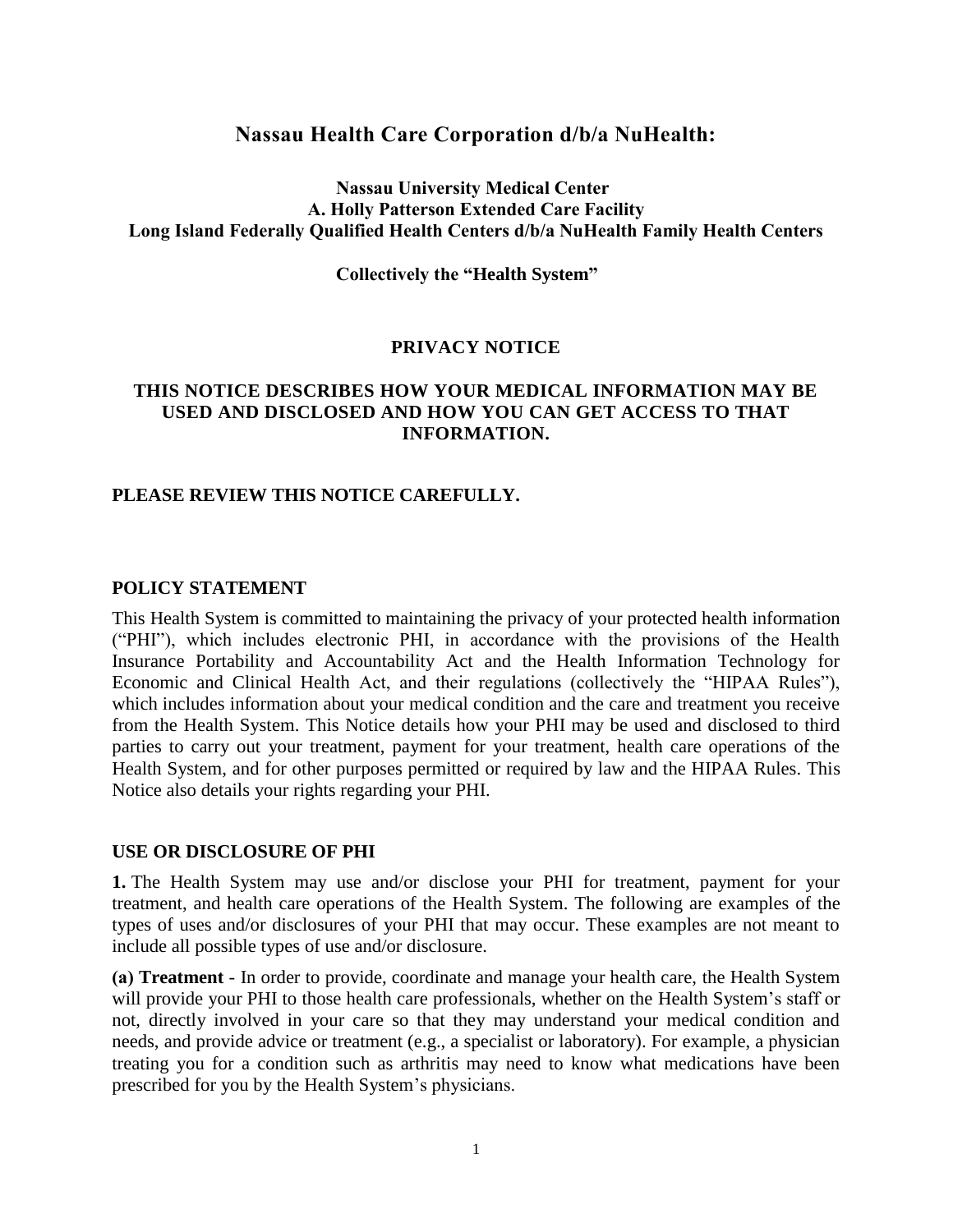**(b) Payment** - In order to get paid for some or all of the health care services provided to you, the Health System will provide your PHI, directly or through a billing service, to appropriate third party payers, pursuant to their billing and payment requirements. For example, the Health System may need to tell your insurance plan about the need to hospitalize you so that the insurance plan can determine whether or not it will pay for the expense.

**(c) Health Care Operations** - In order for the Health System to operate in accordance with applicable law and insurance requirements and in order for the Health System to continue to provide quality and efficient care, it may be necessary for the Health System to compile use and/or disclose your PHI. For example, the Health System may use your PHI in order to evaluate the performance of the Health System's personnel in providing care to you or to support the business activities of the Health System. These operational activities may include: quality assessment and improvement activities, training programs involving students, trainees, or practitioners under supervision, and general administrative activities.

# **AUTHORIZATION NOT REQUIRED**

**1.** In addition to treatment, payment, and health care operations, the Health System may use and/or disclose your PHI, without a written Authorization from you, in the following instances:

**(a) De-identified Information** - Your PHI is altered so that it does not identify you and, even without your name, cannot be used to identify you.

**(b) Business Associate** - To a business associate, which is someone who the Health System contracts with to provide a service necessary for your treatment, payment for your treatment, and health care operations (e.g., billing service or transcription service). The Health System will obtain satisfactory written assurance, in accordance with applicable law, that the business associate and its subcontractors will appropriately safeguard your PHI.

**(c) To You or a Personal Representative** - To you, or to a person who, under applicable law, has the authority to represent you in making decisions related to your health care.

**(d) Public Health Activities** - Such activities include, for example, information collected by a public health authority, as authorized by law, to prevent or control disease, injury or disability. This includes reports of child abuse or neglect.

**(e) Schools** - Proof of immunization(s) about a student or prospective student may be disclosed to a school without written authorization if state law requires the school to have immunization records. The agreement to the disclosure may be given in either written or oral format and documented in the patient's medical record.

**(f) Food and Drug Administration** - If required by the Food and Drug Administration to report adverse events, product defects or problems or biological product deviations, or to track products, or to enable product recalls, repairs or replacements, or to conduct post marketing surveillance.

**(g) Abuse, Neglect or Domestic Violence** - To a government authority if the Health System is required by law to make such disclosure. If the Health System is authorized by law to make such a disclosure, it will do so if it believes that the disclosure is necessary to prevent serious harm or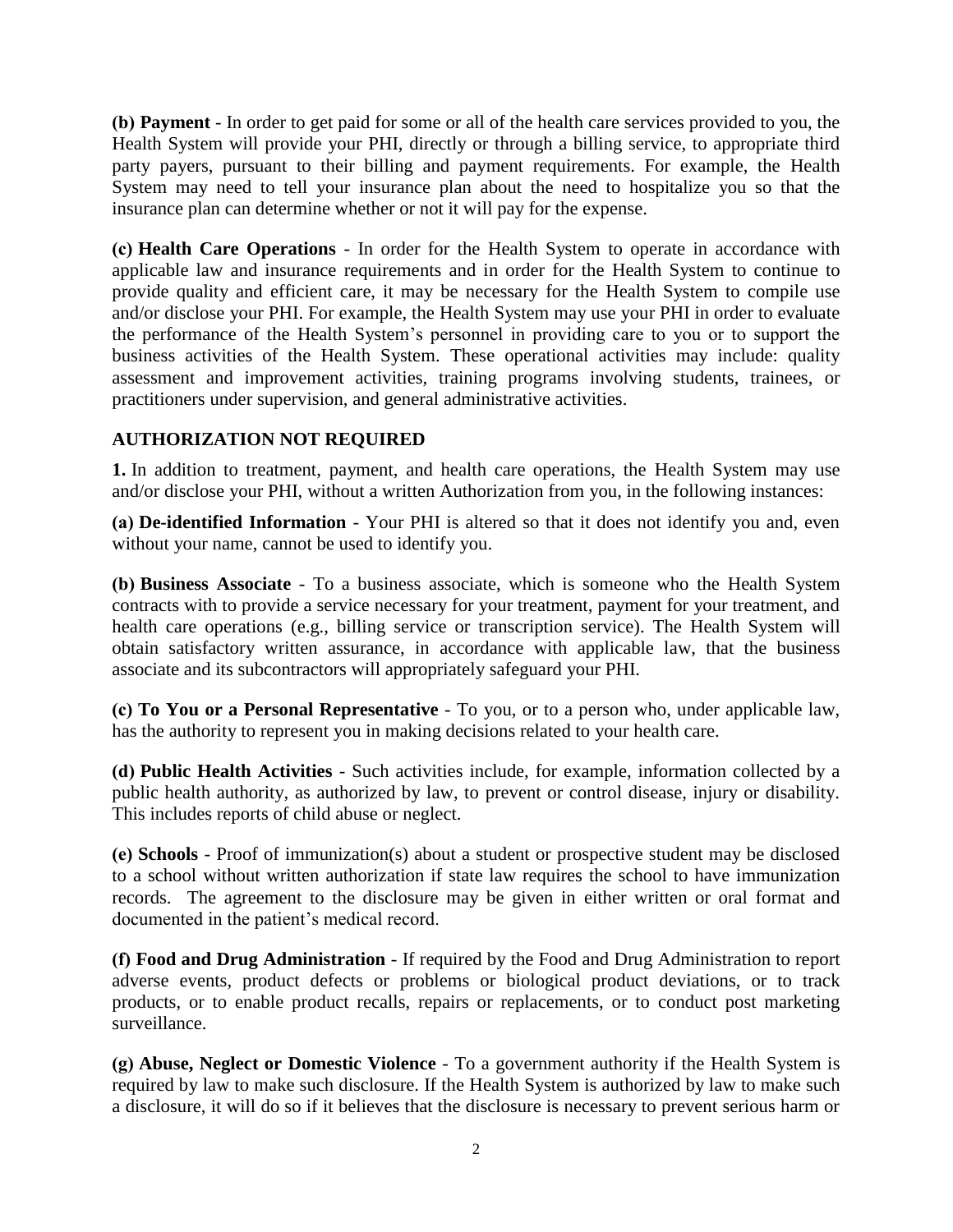if the Health System believes that you have been the victim of abuse, neglect or domestic violence. Any such disclosure will be made in accordance with the requirements of law, which may also involve notice to you of the disclosure.

**(h) Health Oversight Activities** - Such activities, which must be required by law, involve government agencies involved in oversight activities that relate to the health care system, government benefit programs, government regulatory programs and civil rights law. Those activities include, for example, criminal investigations, audits, disciplinary actions, or general oversight activities relating to the community's health care system.

**(i) Judicial and Administrative Proceedings** - For example, the Health System may be required to disclose your PHI in response to a court order or a lawfully issued subpoena.

**(j) Law Enforcement Purposes** - In certain instances, your PHI may have to be disclosed to a law enforcement official for law enforcement purposes. Law enforcement purposes include: (1) complying with a legal process (i.e., subpoena) or as required by law; (2) information for identification and location purposes (e.g., suspect or missing person); (3) information regarding a person who is or is suspected to be a crime victim; (4) in situations where the death of an individual may have resulted from criminal conduct; (5) in the event of a crime occurring on the premises of the Health System; and (6) a medical emergency (not on the Health System's premises) has occurred, and it appears that a crime has occurred.

**(k) Coroner or Medical Examiner** - The Health System may disclose your PHI to a coroner or medical examiner for the purpose of identifying you or determining your cause of death, or to a funeral director as permitted by law and as necessary to carry out its duties.

**(l) Organ, Eye or Tissue Donation** - If you are an organ donor, the Health System may disclose your PHI to the entity to whom you have agreed to donate your organs.

**(m) Research** - If the Health System is involved in research activities, your PHI may be used, but such use is subject to numerous governmental requirements intended to protect the privacy of your PHI such as approval of the research by an institutional review board and the requirement that protocols must be followed.

**(n) Avert a Threat to Health Or Safety** - The Health System may disclose your PHI if it believes that such disclosure is necessary to prevent or lessen a serious and imminent threat to the health or safety of a person or the public and the disclosure is to an individual who is reasonably able to prevent or lessen the threat.

**(o) Specialized Government Functions** - When the appropriate conditions apply, the Health System may use PHI of individuals who are Armed Forces personnel: (1) for activities deemed necessary by appropriate military command authorities; (2) for the purpose of a determination by the Department of Veteran Affairs of eligibility for benefits; or (3) to a foreign military authority if you are a member of that foreign military service. The Health System may also disclose your PHI to authorized federal officials for conducting national security and intelligence activities including the provision of protective services to the President or others legally authorized.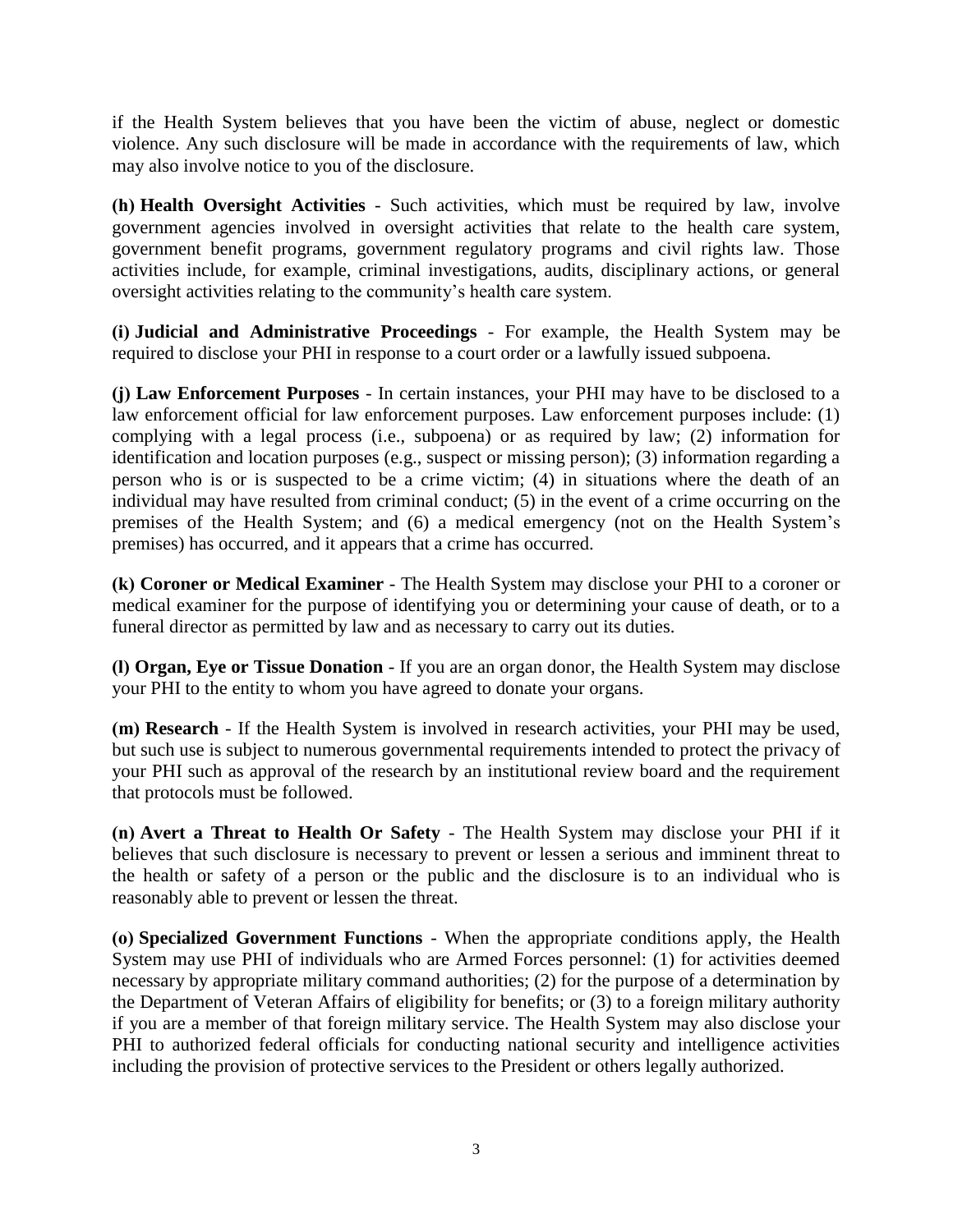**(p) Inmates** - The Health System may disclose your PHI to a correctional institution or a law enforcement official if you are an inmate of that correctional facility and your PHI is necessary to provide care and treatment to you or is necessary for the health and safely of other individuals or inmates.

**(q) Workers' Compensation** - If you are involved in a Workers' Compensation claim, the Health System may be required to disclose your PHI to an individual or entity that is part of the Workers' Compensation system.

**(r) Disaster Relief Efforts** - The Health System may use or disclose your PHI to a public or private entity authorized to assist in disaster relief efforts.

**(s) Required by Law**. If otherwise required by law, but such use or disclosure will be made in compliance with the law and limited to the requirements of the law.

## **AUTHORIZATION**

As detailed in the HIPAA Rules, certain uses and disclosures of psychotherapy notes, uses and disclosures of PHI for marketing purposes (as described in the "Marketing" section of this Privacy Notice), and disclosures that constitute a sale of PHI require a written authorization from you, and other uses and disclosures not otherwise permitted as described in this Privacy Notice will only be made with your written authorization, which you may revoke at any time as detailed in the "Your Rights" section of this Privacy Notice.

## **SIGN-IN-SHEET**

The Health System may use a sign-in sheet at the registration desk. The Health System may also call your name in the waiting room when your physician is ready to see you.

# **PATIENT DIRECTORY**

Unless you object, the Health System will include general information in its directories of individuals, including your name, location in the facility, your condition described in general terms, and your religious affiliation. The directory information, except for your religious affiliation, will be released to persons who ask for you by name. Your religious affiliation may be given to members of the clergy, even if they do not ask for you by name.

## **APPOINTMENT REMINDER**

The Health System may, from time to time, contact you to provide appointment reminders. The reminder may be in the form of a letter or postcard. The Health System will try to minimize the amount of information contained in the reminder. The Health System may also contact you by phone and, if you are not available, the Health System will leave a message for you.

## **TREATMENT ALTERNATIVES/ BENEFITS**

The Health System may, from time to time, contact you about treatment alternatives, or other health benefits or services that may be of interest to you.

## **MARKETING**

The Health System may only use and/or disclose your PHI for marketing activities if we obtain from you a prior written Authorization. "Marketing" activities include communications to you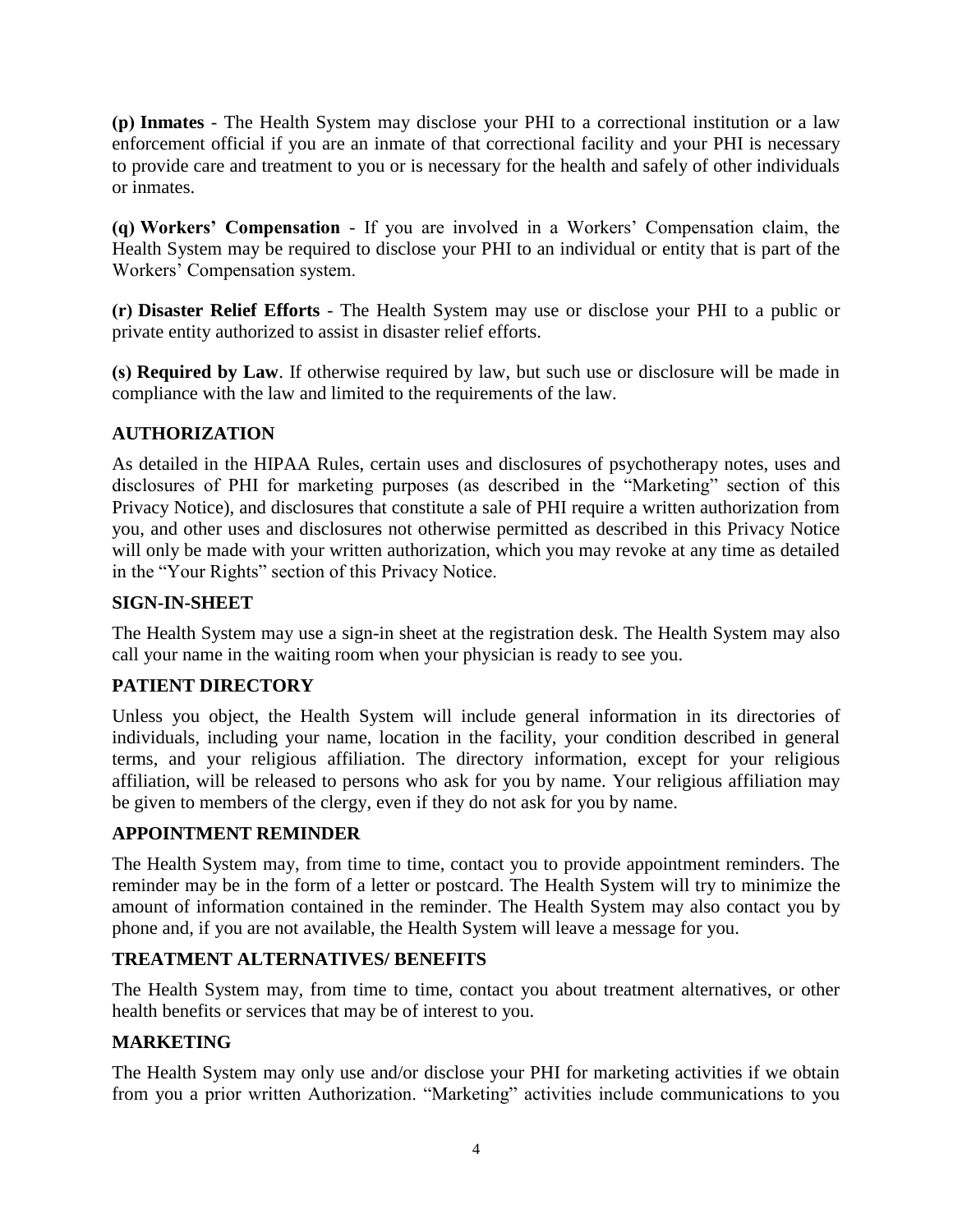that encourage you to purchase or use a product or service, and the communication is not made for your care or treatment. However, marketing does not include, for example, sending you a newsletter about this Health System. Marketing also includes the receipt by the Health System of remuneration, directly or indirectly, from a third party whose product or service is being marketed to you. The Health System will inform you if it engages in marketing and will obtain your prior Authorization.

## **FUNDRAISING**

The Health System may use and/or disclose some of your PHI in order to contact you for fundraising activities supportive of the Health System. Any fundraising materials sent to you will describe how you may opt out of receiving any further communications.

## **ON-CALL-COVERAGE**

In order to provide on-call coverage for you, it is necessary that the Health System establish relationships with other physicians who will take your call if a physician from the Health System is not available. Those on-call physicians will provide the Health System with whatever PHI that they create and will, by law, keep your PHI confidential.

## **FAMILY/FRIENDS**

The Health System may disclose to your family members, other relatives, a close personal friend, or any other person identified by you, your PHI directly relevant to such person's involvement with your care or the payment for your care. The Health System may also use or disclose your PHI to notify or assist in the notification (including identifying or locating) of a family member, a personal representative, or another person responsible for your care, of your location, general condition or death. However, in both cases, the following conditions will apply:

**(a)** The Health System may use or disclose your PHI if you agree, or if the Health System provides you with opportunity to object and you do not object, or if the Health System can reasonably infer from the circumstances, based on the exercise of its judgment, that you do not object to the use or disclosure.

**(b)** If you are not present, the Health System will, in the exercise of its judgment, decide whether the use or disclosure is in your best interests and, if so, disclose only the PHI that is directly relevant to the person's involvement with your care.

## **YOUR RIGHTS**

**1.** You have the right to:

**a)** Revoke any Authorization, in writing, at any time. To request a revocation, if you are a patient at Nassau University Medical Center, you must submit a written request to the Medical Records Department, NHCC, 2201 Hempstead Turnpike, East Meadow, New York 11554. If you are a resident of A. Holly Patterson Extended Care Facility ("AHP") you must submit your request in writing to Medical Records Department, AHP, 875 Jerusalem Avenue, Uniondale, New York 11553. If you are a patient of any of the Long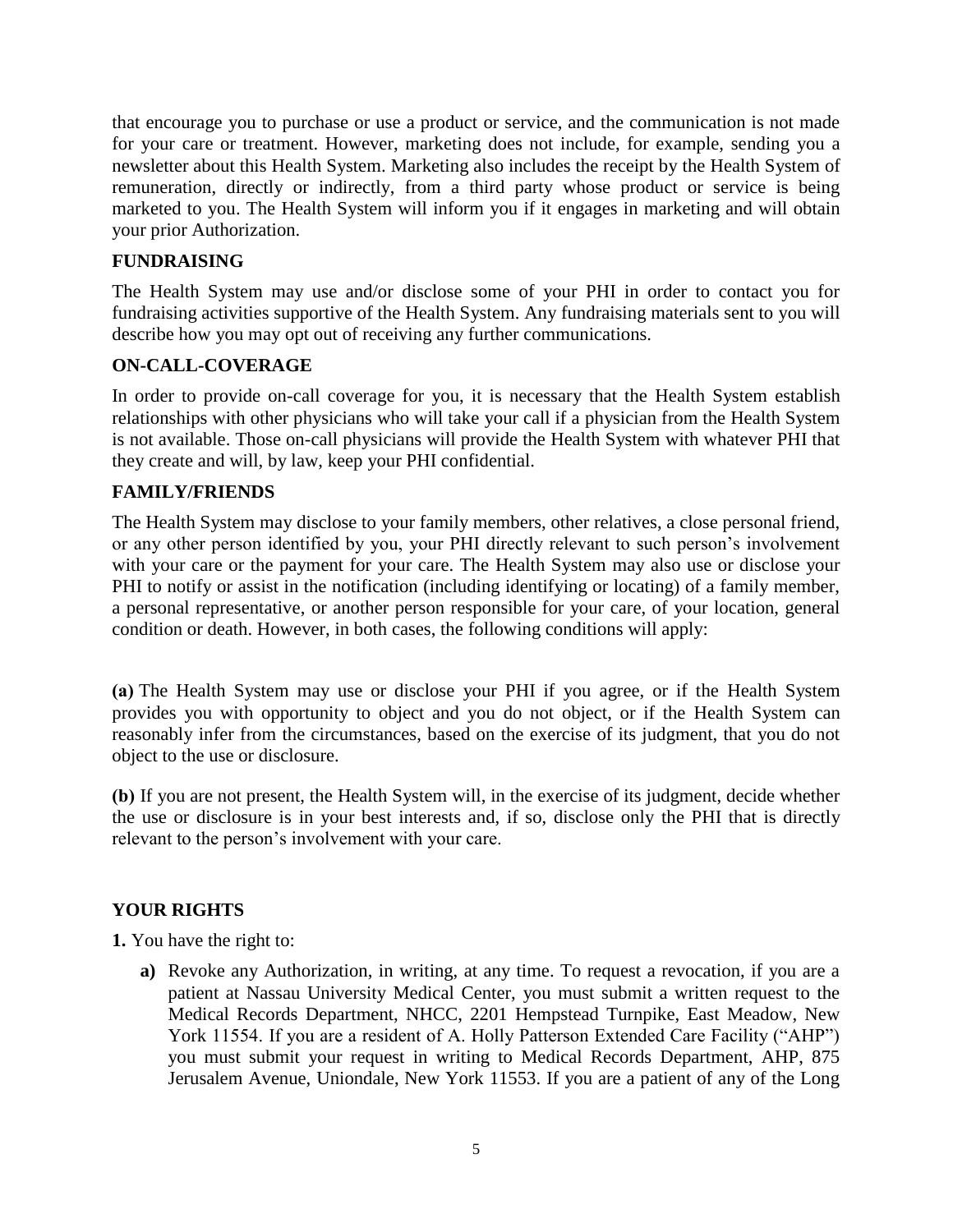Island Federally Qualified Health Centers, you must submit your request in writing to the Health Center where you were treated (see below list with addresses).

- **b)** Request restrictions on certain uses and/or disclosures of your PHI as provided by law. The Health System is not obligated to agree to every requested restriction, except to the extent required by the HIPAA Rules or by law. To request restrictions, you must submit a written request to the Medical Records Department, NHCC, 2201 Hempstead Turnpike, East Meadow, New York 11554. If you are a resident of A. Holly Patterson Extended Care Facility ("AHP") you must submit your request in writing to Medical Records Department, AHP, 875 Jerusalem Avenue, Uniondale, New York 11553. If you are a patient of any of the Long Island Federally Qualified Health Centers, you must submit your request in writing to the Health Center where you were treated (see below list with addresses). In your written request, you must inform the Health System of what information you want to limit, whether you want to limit the Health System's use or disclosure, or both, and to whom you want the limits to apply. If the Health System agrees to your request, the Health System will comply with your request unless the information is needed in order to provide you with emergency treatment.
- **c)** Restrict certain disclosures of PHI about you to a health plan where you pay out of pocket in full for the health care item or service.
- **d)** Receive confidential communications or PHI by alternative means or at alternative locations. You must make your request in writing to the Medical Records Department, NHCC, 2201 Hempstead Turnpike, East Meadow, New York 11554. If you are a resident of A. Holly Patterson Extended Care Facility ("AHP") you must submit your request in writing to Medical Records Department, AHP, 875 Jerusalem Avenue, Uniondale, New York 11553. If you are a patient of any of the Long Island Federally Qualified Health Centers, you must submit your request in writing to the Health Center where you were treated (see below list with addresses). The Health System will accommodate all reasonable requests.
- **e)** Inspect and copy your PHI as provided by law. To inspect and copy your PHI, you must submit a written request to the Medical Records Department, NHCC, 2201 Hempstead Turnpike, East Meadow, New York 11554. If you are a resident of A. Holly Patterson Extended Care Facility ("AHP") you must submit your request in writing to Medical Records Department, AHP, 875 Jerusalem Avenue, Uniondale, New York 11553. If you are a patient of any of the Long Island Federally Qualified Health Centers, you must submit your request in writing to the Health Center where you were treated (see below list with addresses). In certain situations that are defined by law, the Health System may deny your request, but you will have the right to have the denial reviewed. The Health System can charge you a fee for the cost of copying, mailing or other supplies associated with your request.
- **f)** Amend your PHI as provided by law. To request an amendment, you must submit a written request to the Medical Records Department, NHCC, 2201 Hempstead Turnpike, East Meadow, New York 11554. If you are a resident of A. Holly Patterson Extended Care Facility ("AHP") you must submit your request in writing to Medical Records Department, AHP, 875 Jerusalem Avenue, Uniondale, New York 11553. If you are a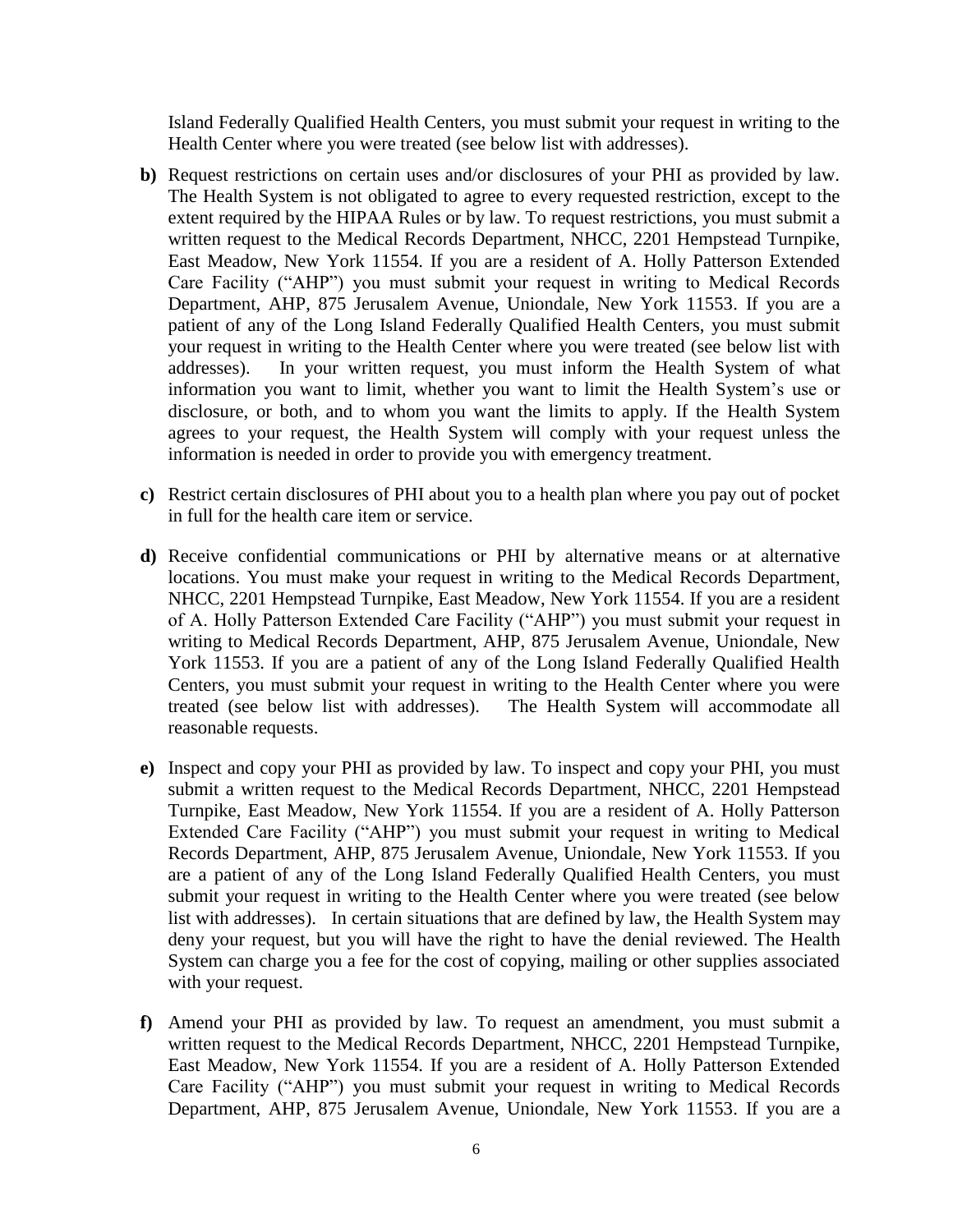patient of any of the Long Island Federally Qualified Health Centers, you must submit your request in writing to the Health Center where you were treated (see below list with addresses). You must provide a reason that supports your request. The Health System may deny your request if it is not in writing, if you do not provide a reason in support of your request, if the information to be amended was not created by the Health System (unless the individual or entity that created the information is no longer available), if the information is not part of your PHI maintained by the Health System, if the information is not part of the information you would be permitted to inspect and copy, and/or if the information is accurate and complete. If you disagree with the Health System's denial, you will have the right to submit a written statement of disagreement.

- **g)** Receive an accounting of disclosures of your PHI as provided by law. To request an accounting, you must submit a written request to the Medical Records Department, NHCC, 2201 Hempstead Turnpike, East Meadow, New York 11554. If you are a resident of A. Holly Patterson Extended Care Facility ("AHP") you must submit your request in writing to Medical Records Department, AHP, 875 Jerusalem Avenue, Uniondale, New York 11553. If you are a patient of any of the Long Island Federally Qualified Health Centers, you must submit your request in writing to the Health Center where you were treated (see below list with addresses). The request must state a time period which may not be longer than six (6) years and may not include dates before April 14, 2003. The request should indicate in what form you want the list (such as a paper or electronic copy). The first list you request within a twelve (12) month period will be free, but the Health System may charge you for the cost of providing additional lists in that same twelve (12) month period. The Health System will notify you of the costs involved and you can decide to withdraw or modify your request before any costs are incurred.
- **h)** Receive a paper copy of this Privacy Notice from the Health System upon request to the Medical Records Department, NHCC, 2201 Hempstead Turnpike, East Meadow, New York 11554. If you are a resident of A. Holly Patterson Extended Care Facility ("AHP") you may direct your request to Medical Records Department, AHP, 875 Jerusalem Avenue, Uniondale, New York 11553. If you are a patient of any of the Long Island Federally Qualified Health Centers, you must submit your request in writing to the Health Center where you were treated (see below list with addresses).
- **i)** Be notified following a breach of your Unsecured PHI (as such term is defined by the HIPAA Rules).

Complain to the Health System or to the Secretary of Health and Human Services if you feel that your privacy has been violated. You may contact a regional office of the Office for Civil Rights, which can be found at www.hhs.gov/ocr/office/about/rgn-hqaddresses.html. To file a complaint with the Health System, you must contact the Health System's Privacy Officer. All complaints must be in writing.

To obtain more information, or have your questions about your rights answered, you may contact the Health System's Privacy Officer, Karen G. Leslie, at 2201 Hempstead Turnpike, East Meadow, New York 11554 at (516)-572-4754.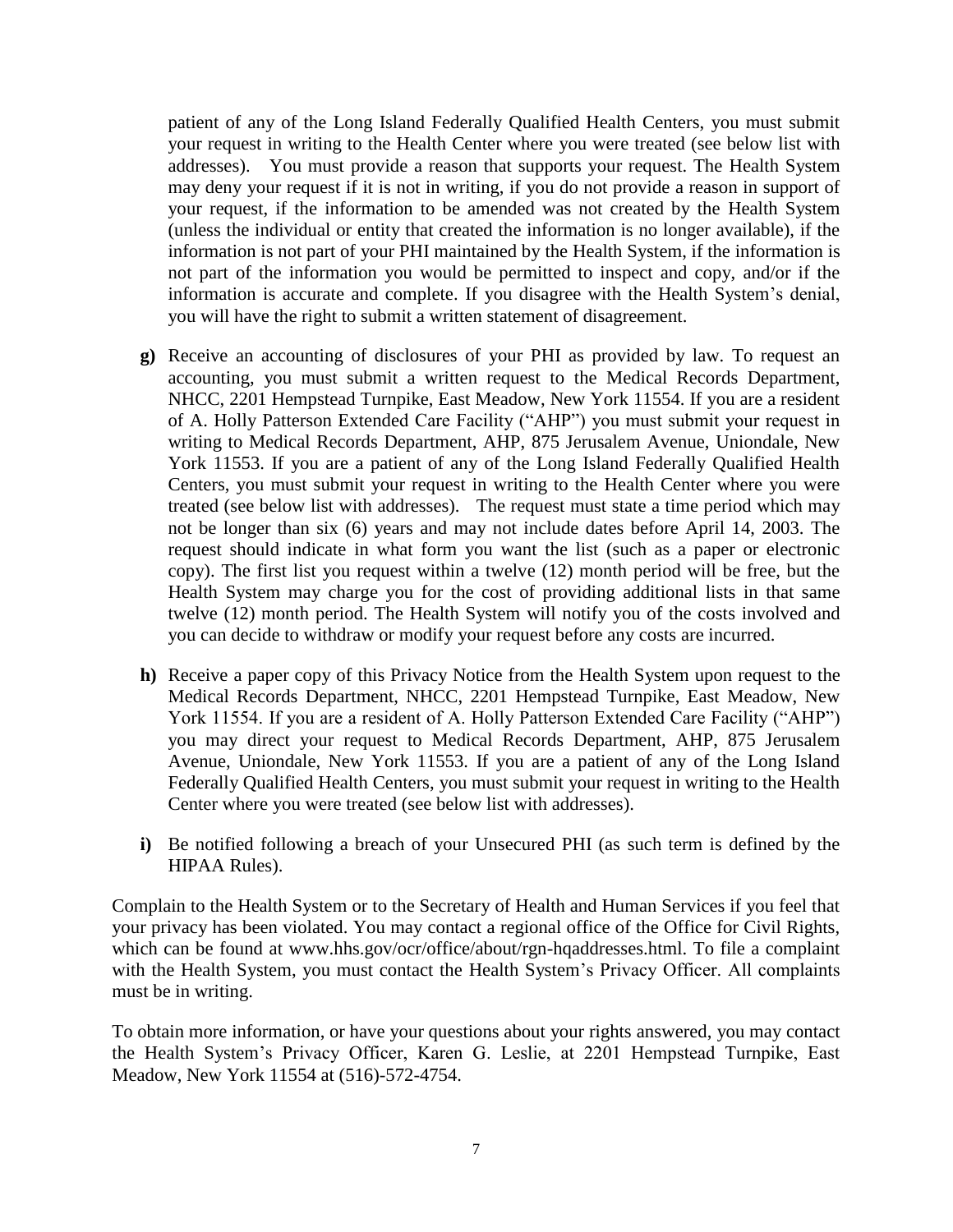#### **HEALTH SYSTEM'S REQUIREMENTS**

**1.** The Health System:

**(a)** Is required by law to maintain the privacy of your PHI and to provide you with this Privacy Notice of the Health System's legal duties and privacy Health Systems with respect to your PHI.

**(b)** Is required to abide by the terms of this Privacy Notice, which is currently in effect.

**(c)** Reserves the right to change the terms of this Privacy Notice and to make the new Privacy Notice provisions effective for all of your PHI that it maintains.

**(d)** Will not retaliate against you for making a complaint.

**(e)** Must make a good faith effort to obtain from you an acknowledgement of receipt of this Notice.

**(f)** Will post this Privacy Notice on the Health System's web site, if the Health System is maintaining a web site.

**(g)** Will provide this Privacy Notice to you by e-mail if you so request. However, you also have the right to obtain a paper copy of this Privacy Notice.

#### **EFFECTIVE DATE**

This Notice takes effect September 23, 2013. The prior Notice's effective date was April 14, 2003.

\_\_\_\_\_\_\_\_\_\_\_\_\_\_\_\_\_\_\_\_\_\_\_\_\_\_\_\_\_\_\_

## **Nassau Health Care Corporation and Component Entities a/k/a NuHealth Collectively the "Health System"**

## **PRIVACY NOTICE**

## *LIST OF HEALTH SYSTEM MEMBERS*

Nassau University Medical Center A. Holly Patterson Extended Care Facility Elmont Health Center Hempstead Health Center Roosevelt/Freeport Family Center Roosevelt High School South Ocean Care Westbury Health Center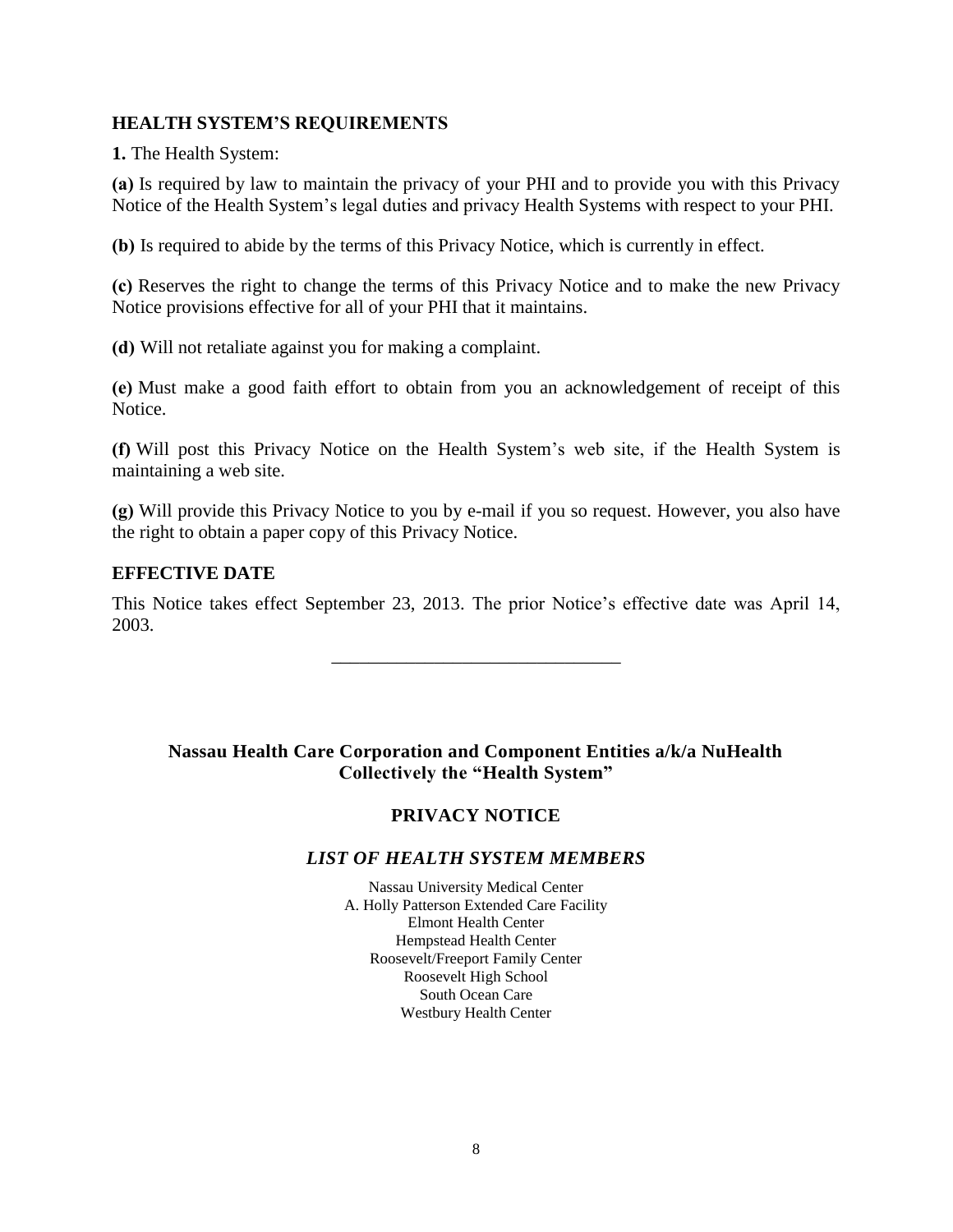#### *LIST OF HEALTH SYSTEM ADDRESSES AND PHONE NUMBERS*

Nassau University Medical Center 2201 Hempstead Turnpike East Meadow, NY 11554 516-572-0123

A. Holly Patterson Extended Care Facility 875 Jerusalem Avenue Uniondale, NY 11553 516-572-1400

> Elmont Health Center 161 Hempstead Turnpike Elmont, NY 11003 516-571-8200

Hempstead Health Center 135 Main Street Hempstead, NY 11550 516-572-1300

Roosevelt/Freeport Family Center 380 Nassau Road Roosevelt, NY 11575 516-571-8600

> Roosevelt High School One Wagner Avenue Roosevelt, NY 11575 516-345-7229

South Ocean Care 101 South Bergen Place Freeport, NY 11520 516-623-3600

Westbury Health Center 682 Union Avenue Westbury, NY 11590 516-571-9500